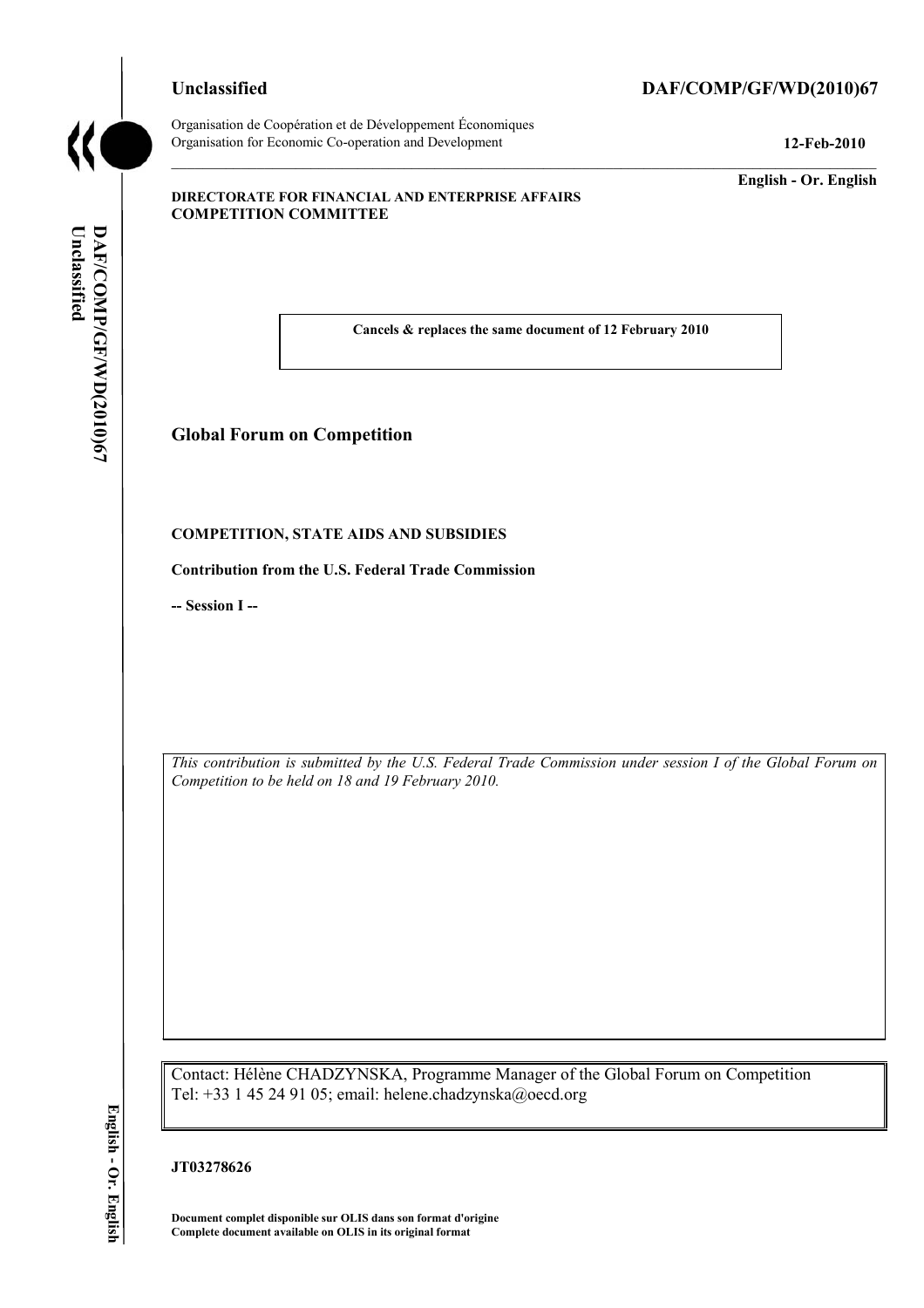## **STATE AIDS AND SUBSIDIES**

## **-- U.S. Federal Trade Commission --**

## **1. Introduction**

 $\overline{a}$ 

1. The United States does not have a system for the direct regulation of government financial aid to firms. In some extraordinary instances, the U.S. Government has provided assistance to industries and firms to address specific exigencies, for example, to protect critical infrastructure, employment, national defence, and the integrity of the banking and financial system.<sup>1</sup> In its recent rescue measures, the U.S. Government has taken steps to limit the possible negative effects of such interventions by restricting the duration and depth of its intervention. U.S. states may provide certain assistance to firms but, under the "dormant Commerce Clause" of the U.S. Constitution, their actions may not discriminate against other states or hinder interstate commerce.

## **2. State and Local Level Aids and Subsidies**

2. The United States does not have a regulatory regime governing state and local aids and subsidies. However, courts have found certain state assistance to violate the Commerce Clause of the U.S. Constitution.<sup>2</sup> The Supreme Court has held that there is a "dormant" or "negative" aspect of the Commerce Clause that implicitly limits the states' right to tax or otherwise regulate interstate commerce:

 *discriminate against interstate commerce are routinely struck down, […] unless the discrimination is demonstrably justified by a valid factor unrelated to economic protectionism.…3 It has been long accepted that the Commerce Clause not only grants Congress the authority to regulate commerce among the States, but also directly limits the power of the States to discriminate against interstate commerce. … This 'negative' aspect of the Commerce Clause prohibits economic protectionism – that is, regulatory measures designed to benefit in-state economic interests by burdening out-of-state competition.… Thus, State statutes that clearly* 

3. Thus, measures that either discriminate against interstate commerce, because they favour in-state interests, or measures that burden interstate commerce, because (even if they are non-discriminatory) they

<sup>1</sup> This paper does not cover government measures that may indirectly benefit firms, such as those involving infrastructure, research and development, public services, and taxation.

 $\overline{c}$  *Maryland v. Louisiana*, the Supreme Court held that a Louisiana statute imposing a first-use tax on natural (2005), as discussed below. 2 United States Constitution, Art. I, sec. 8, cl. 3. *See, e.g., Maryland v. Louisiana*, 451 U.S. 725 (1981). In gas extracted from the continental shelf in an amount equivalent to the severance tax imposed on natural gas extracted in Louisiana unquestionably discriminated against interstate commerce in favour of a local interest and violated the Commerce Clause. *See also*, *West Lynn Creamery v. Healy*, 512 U.S. 186, 201 (1994), *Cuno*, 386 F.3rd 738, 743 (6th Cir. 2004), *rev'd in part on other grounds sub nom. DaimlerChrysler Corp. v. Cuno*, 126 S. Ct. 1854 (2006), and *Granholm v. Heald*, 125 S. Ct. 1885, 1892

<sup>&</sup>lt;sup>3</sup> *New Energy Co. of Indiana v. Limbach*, 486 U.S. 269, 273-74 (1988).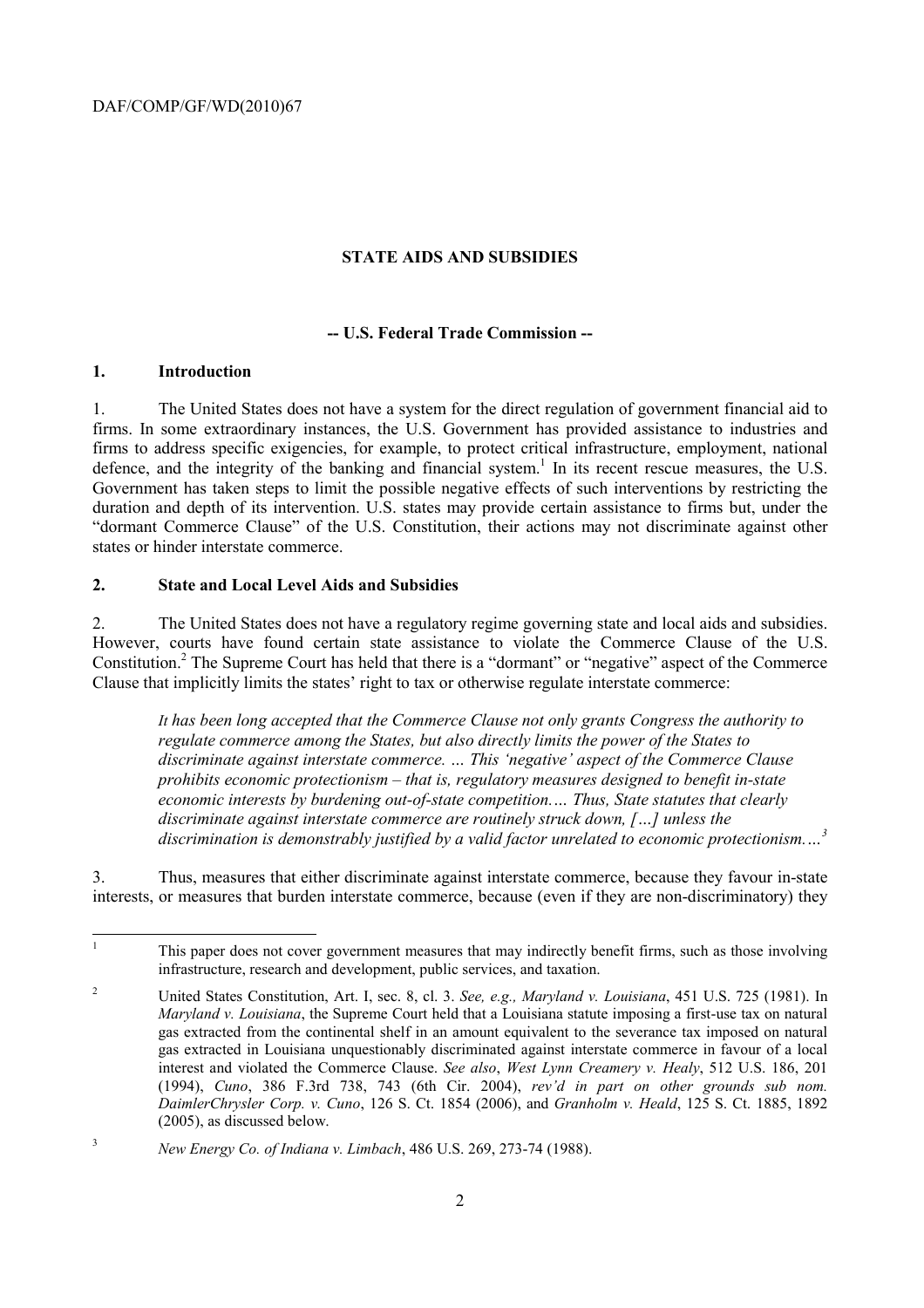Commerce Clause.<sup>4</sup> make it cumbersome for a company to do business in the state, are equally offensive under the dormant

local purpose that cannot be adequately served by reasonable non-discriminatory alternatives."<sup>9</sup> 4. States and local authorities regularly provide tax breaks and other incentives to attract new investors.<sup>5</sup> Generally speaking, a challenged credit or exemption will not survive Commerce Clause scrutiny if it discriminates on its face or if, on the basis of a "sensitive, case-by-case analysis of purposes and effects," the provision "will in its practical operation work discrimination against interstate commerce,<sup>"6</sup> by "providing a direct commercial advantage to local business."<sup>7</sup> Discrimination means different treatment of in-state and out-of-state economic interest that benefits the former and burdens the latter.<sup>8</sup> A state tax that discriminates against interstate commerce is invalid unless "it advances a legitimate

already subject to the Ohio franchise tax to expand locally rather than out-of-state."<sup>11</sup> 5. In *Cuno v. DaimlerChrysler, Inc.*,<sup>10</sup> the U.S. Court of Appeals for the Sixth Circuit struck down Ohio's income tax credit for new in-state investment on the grounds that it violated the Commerce Clause, stating that the income tax credit discriminated against interstate economic activity "by coercing businesses

6. In *Granholm v. Heald*, 12 the U.S. Supreme Court invalidated laws in Michigan and New York that prevented or deterred out-of-state wineries from selling directly to in-state consumers yet allowed instate wineries to do so. In finding that the regulations discriminated against interstate commerce in

 $\overline{a}$ <sup>4</sup>*See* Diane P. Wood, "Cuno v. Daimler Chrysler, Inc.: State 'Aids' from an American Perspective," European State Aid Law, 1/2007, at 7.

 provide income tax credits for companies that make major job-producing investments in the state. *See*  Announces Over 5,200 New, Retained Jobs for Michigan," U.S. FED. NEWS (Jan. 20, 2010). <sup>5</sup>*E.g.,* in 1994, Indiana passed a law ("Economic Development for a Growing Economy" or "EDGE") to Economic Development for a Growing Economy Tax Credit, Indiana Code 6-3.1-13, *available at*  http://www.ai.org/legislative/ic/code/title6/ar3.1/ch13.html. South Carolina offered Haier, a Chinese appliance manufacturer, tax credits and other incentives for the construction of a new factory in the state. *See* "Against the Grain: A Chinese appliance maker has placed its bet on a counterintuitive strategy: It's bringing jobs to the US," *The Wall Street Journal*, Sept. 27, 2004, at R6. Georgia state and local authorities provided Kia, the South Korean automobile manufacturer, \$410 million in state and local tax credits and other assistance to build a plant employing 2,500 workers in Georgia. *See* "Kia joins Toyota in opening U.S. plants," *The New York Times*, March 14, 2006, *available at* http://www.nytimes.com/2006 /03/14/business/worldbusiness/14iht-cars.html. In January 2010, the Michigan Economic Development Corporation approved a \$22 million state tax credit to Tata Consultancy Services to establish a centre in Michigan that will involve an investment of \$125 million and create up to 750 jobs. *See* "Gov. Granholm

<sup>6</sup>  that it effectively gave Massachusetts producers a tax rebate that was indistinguishable from a discriminatory tax exemption. <sup>6</sup>*West Lynn Creamery v. Healy*, 512 U.S. 186, 201 (1994). In this case, a Massachusetts law imposed a tax on milk dealers for all in-state sales of milk, whether or not the milk had been produced in Massachusetts. The state then distributed the money from the tax only to operators of in-state daily farms. The Court found

 $\overline{7}$ discriminatory tax exemption. 7 *Bacchus Imports, LTD. v. Dias*, 460 U.S. 263, 272 (1984).

<sup>8</sup>*Oregon Waste Sys., Inc. v. Dep't of Envt'l. Quality*, 511 U.S. 93, 99 (1994).

<sup>9</sup>*Id.*, at 101.

<sup>10</sup> <sup>10</sup>*Cuno*, 386 F.3rd 738, 743 (6th Cir. 2004), *rev'd in part on other grounds sub nom. DaimlerChrysler Corp. v. Cuno*, 126 S. Ct. 1854 (2006) (plaintiffs lacked standing to sue in federal court).

 $11$  $Id$ .

<sup>12</sup>*Granholm v. Heald*, 125 S. Ct. 1885, 1892 (2005).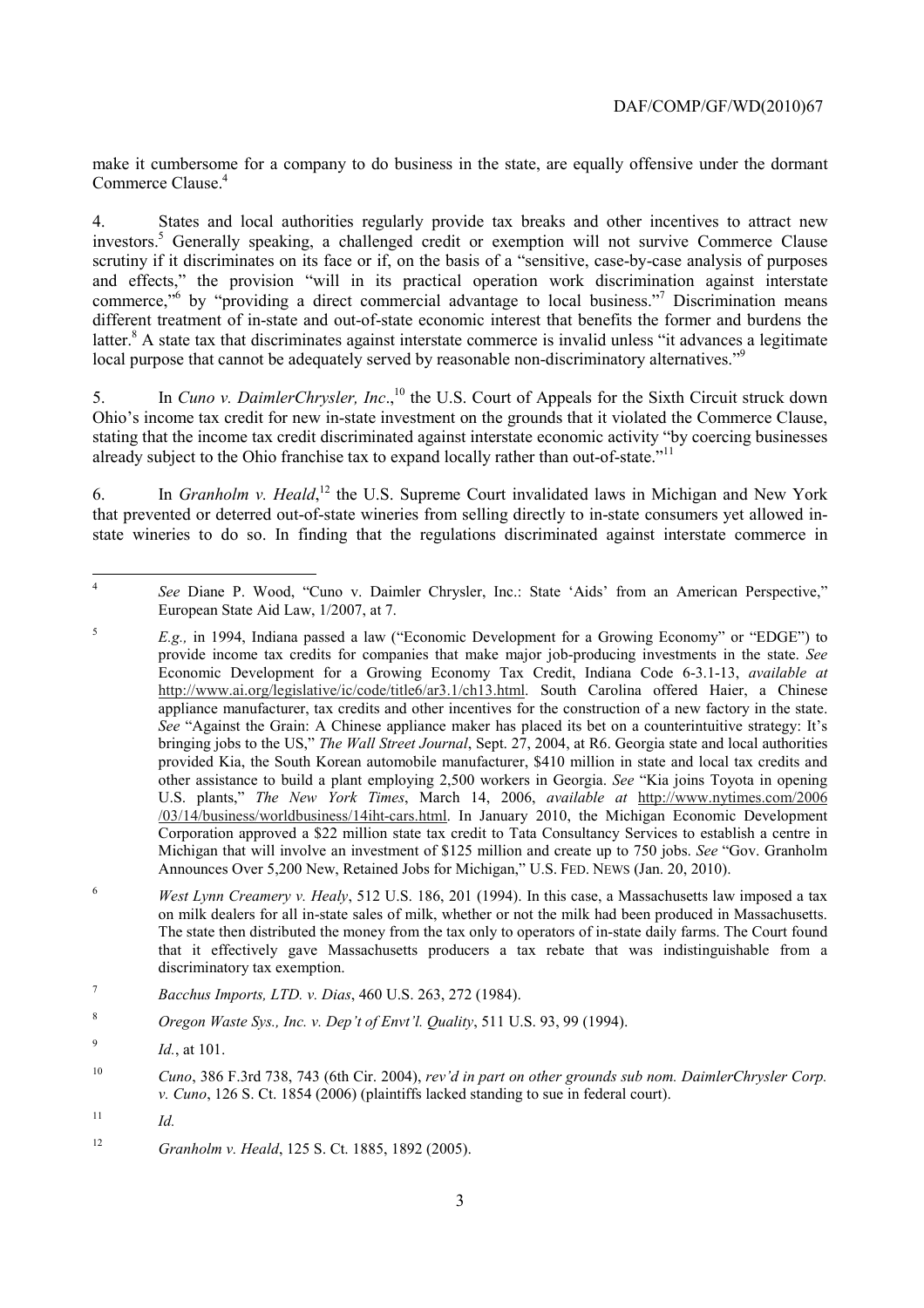advantage over wineries located beyond the States' borders."<sup>15</sup> violation of the Commerce Clause, the Court heavily relied on the FTC's 2003 Wine Report.<sup>13</sup> Citing the FTC report, the Court concluded that the regulations were not the least restrictive alternative for regulating interstate wine sales to minors and facilitating tax collection. The Court said the regulations were "the product of an ongoing, low-level trade war"<sup>14</sup> among the states, and added that it was "evident that the object and design of the Michigan and New York statutes is to grant in-state wineries a competitive

# **3. Federal Government Assistance to Ailing Companies and Industries**

# *3.1 History*

7. The U.S. government's first extensive aid programmes occurred in the 1970s. Penn Central Railroad, on the verge of bankruptcy in 1970, appealed to the Federal Reserve for aid on the grounds that it provided critical infrastructure and transportation services that would otherwise be lost. In 1971, Congress provided Penn Central with \$673 million in loan guarantees. In 1974, Congress approved a package of loans, loan guarantees, and grants for Penn Central and five other railroad companies that were facing bankruptcy. In 1976, Congress established Conrail, a publicly created quasi-private company, to consolidate the freight rail system. The government spent approximately \$7 billion to keep Conrail operating. Conrail started to earn a profit in 1981<sup>16</sup> and the federal government sold its ownership interest  $in$  1987.<sup>1</sup>

 government's guarantee in 1977. 8. Lockheed Aircraft Corporation received government aid in the early 1970s. In 1971, Lockheed experienced severe financial troubles. As a result of an appeal by the company's management to the federal authorities, Congress passed the Emergency Loan Guarantee Act in 1971, granting up to \$250 million in loan guarantees.<sup>18</sup> The aid was motivated by the approximately 60,000 jobs at risk between Lockheed and its suppliers, the potential significant loss in GDP,<sup>19</sup> and the implications for national defence given that Lockheed was a major defence contractor. The Treasury's aid enabled Lockheed to gradually recover from its financial crisis and win back its creditors' trust. Lockheed eventually paid off its loans and gave up the

<sup>14</sup>*Supra* note 11, at 1896.

 $\overline{a}$  which various state governments restrict competition in U.S. wine markets by making it difficult or impossible for out-of-state wine producers to sell wine directly to consumers in other states. After analysing these laws and the justifications given for them, comparing conditions among states with different laws, and conducting an empirical study, the FTC Staff concluded that state bans on interstate 13 Staff of the U.S. Federal Trade Commission, "Possible Anticompetitive Barriers to E-Commerce: Wine" (July 2003), *available at* http://www.ftc.gov/os/2003/07/winereport2.pdf. The Report explores the ways in direct shipping represent the single largest regulatory barrier to expanded e-commerce in wine and recommended that states allow direct shipping from out-of-state wineries and retailers, as well as from instate suppliers. *Id.*, at 3 and 40.

<sup>15</sup>*Id.*, at 1892.

<sup>16</sup> An important step towards Conrail's financial turnaround was the passage in 1980 of the Staggers Act, which allowed railroads to set their own rates according to market conditions.

<sup>17 &</sup>quot;85% U.S. Stake in Conrail Sold for 1.6 Billion," *The New York Times*, March 27, 1987, *available at*  http://www.nytimes.com/1987/03/27/business/85-us-stake-in-conrail-sold-for-1.6 billion.html?pagewanted=1.

<sup>18</sup> 18 "The Lockheed Bailout Battle," *Time Magazine* (Aug. 9, 1971).

<sup>&</sup>lt;sup>19</sup> The potential loss in GNP from a Lockheed bankruptcy was estimated between \$120 and \$475 million.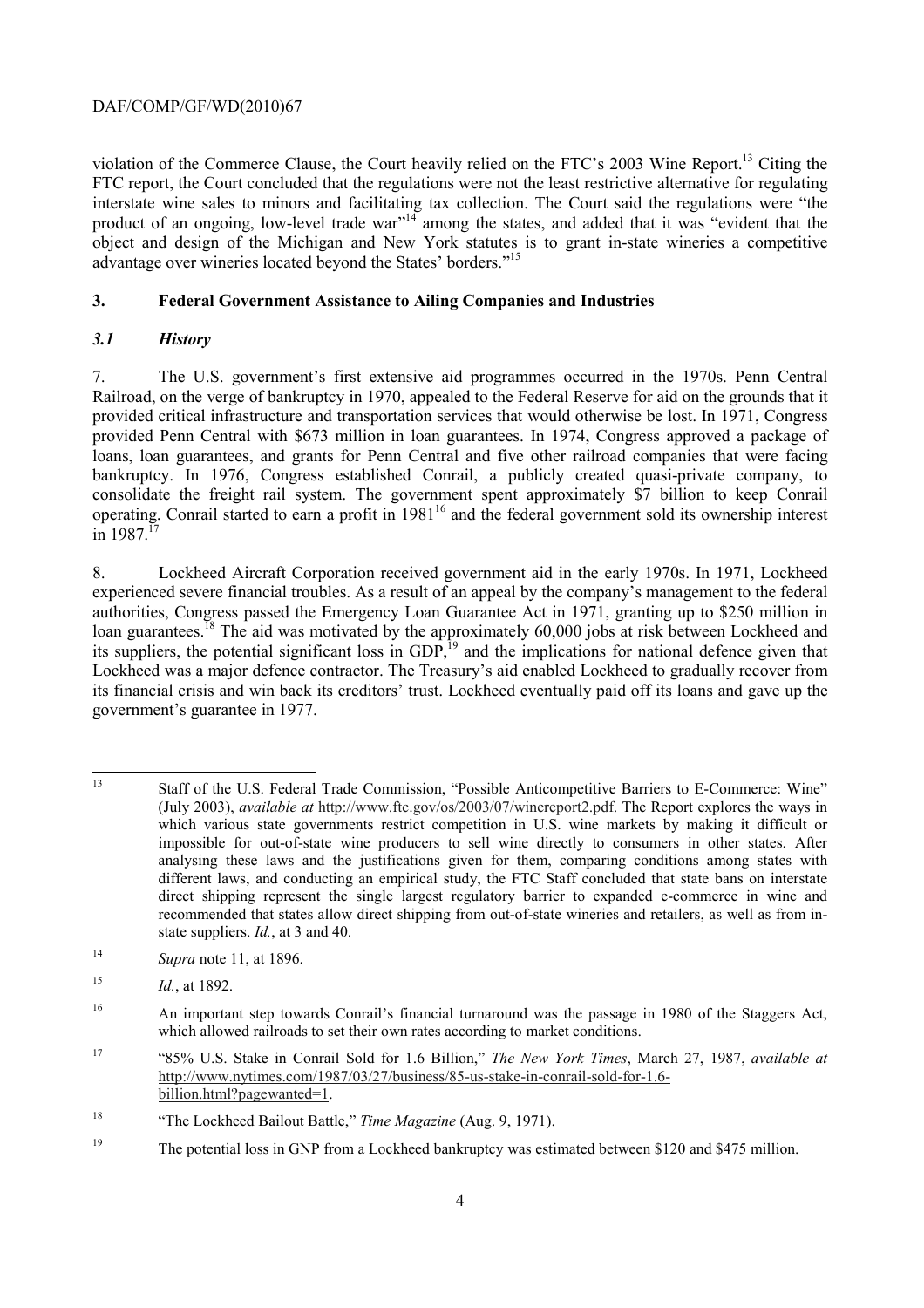9. The U.S. government's assistance to Chrysler Corporation in 1980 was probably the best-known example of government aid to a troubled company in U.S. economic history. Under the 1980 Chrysler Loan Guarantee Act, Chrysler, which was on the brink of bankruptcy, received \$1.2 billion in federal loan guarantees. Treasury Secretary G. William Miller stated, "There is a public interest in sustaining [its] jobs and maintaining a strong and competitive national automotive industry."20 Chrysler paid back the loan in 1983.

package.<sup>21</sup> 10. The last federal assistance programme prior to the recent rescue measures in response to the 2008 financial crisis took place in the airline industry in 2001. Following the September 11, 2001, attacks, the grounding of airplanes hit an already financially troubled industry very hard. To assure the functioning of airlines and air transportation facilities during the crisis, Congress enacted a \$15 billion financial aid

# *3.2 Rescue Measures for Banks and Car Makers in the Recent Financial Crisis*

11. As a result of the international financial crisis that erupted in late 2008, the U.S. Government established the "Troubled Assets Relief Programme" ("TARP") pursuant to the Emergency Economic Stabilisation Act ("EESA"). TARP's goal is to maintain the functioning and integrity of the banking and financial markets and thereby, the broader economy.

in U.S. banks. $^{24}$ 12. EESA authorised \$700 billion of Treasury investments under TARP. Pursuant to TARP's Capital Purchase Programme, the U.S. Treasury Department and the Federal Reserve Board have invested in 707 U.S. banks.<sup>22</sup> TARP's Targeted Investment Programme invested \$20 billion each in Citigroup Inc. and Bank of America Corp.<sup>23</sup> As of January 2010, approximately \$545 billion has been programmed, although not necessarily disbursed, under various TARP initiatives. The U.S. Government is unlikely to utilise the full \$700 billion in budgetary authority allowed for TARP pursuant to the EESA. TARP has helped U.S. banks to stabilise and several banks that received TARP assistance have started to pay back these loans. As of January 2010, total TARP repayments were over \$165 billion, or two-thirds of total TARP investments

13. The federal government also provided TARP aid for the automobile industry to "facilitate the restructuring of our domestic auto industry, prevent disorderly bankruptcies during a time of economic

 $23$ 23 Office of Financial Stability, Dep't of Treasury, Troubled Asset Relief Programme Transactions Report 17 (January 13, 2010).

 20 "Chrysler's Crisis Bailout," *Time Magazine* (Aug. 20, 1979).

 $21$ Air Transportation Safety and System Stabilisation Act of 2001, 49 USC 4010 note.

<sup>22</sup> TARP's Capital Purchase Programme invested \$205 billion in U.S. banks. *See* Report of the Special Inspector General for TARP, *available at* http://www.sigtarp.gov/reports/congress/2009/July2009\_ Quarterly\_Report\_to\_Congress.pdf, and Office of Financial Stability, Dep't of Treasury, Troubled Asset Relief Programme Transactions Report (January 13, 2010). *See* also figure 4 in dep't of treasury, troubled asset relief programme monthly 105(a) report – December 2009 6 (January 11, 2010) and Office of Financial Stability, Dep't of Treasury, warrant disposition report 1 (2010).

 December 2009 6 (January 11, 2010). This consists mainly of over \$122 billion repaid under the Capital Financial Stability, Dep't of Treasury, Warrant Disposition Report 1 (2010) and Dep't of Treasury <sup>24</sup> *Id. See* also Figure 4 in Dep't of Treasury, Troubled Asset Relief Programme Monthly 105(a) Report – Purchase Programme and \$40 billion repaid under the Targeted Investment Programme. *See* Office of "Treasury Receives \$45 Billion in Repayments from Wells Fargo and Citigroup – TARP Repayments Now Total \$164 Billion," Press Release (December 22, 2009), *available at* http://www.financialstability.gov/ latest/pr\_12232009b.html.